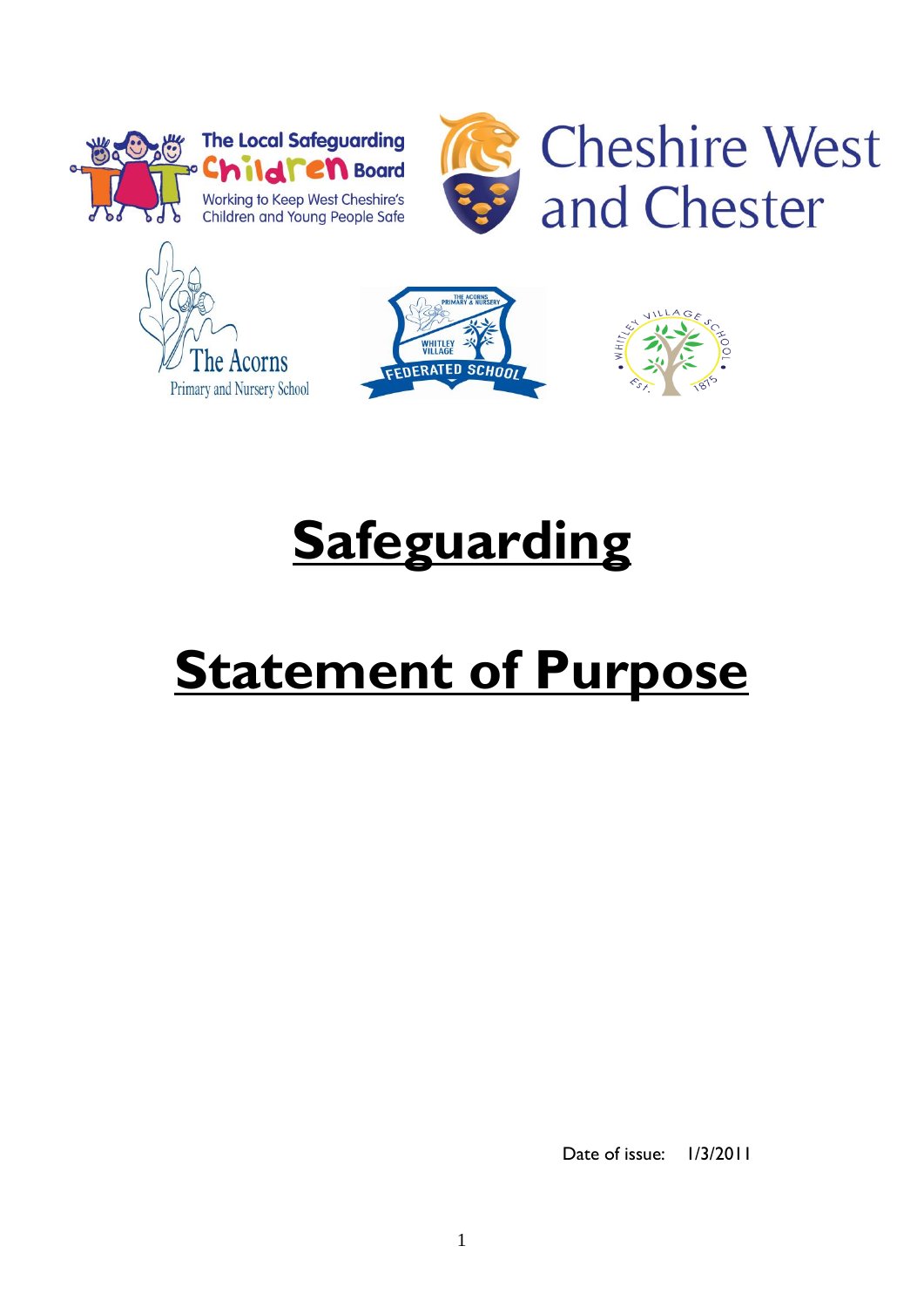# **The 'Acorns Primary & Nursery & Whitley Village School' have formally agreed to adopt the 'Safeguarding Statement of Purpose written by CWAC and approved by the LSCB.**

# **Mission Statement**

At 'The Acorns Primary & Nursery & Whitley School' we challenge, promote and encourage the highest standards of safeguarding practice through review, audit and scrutiny to ensure better outcomes for Cheshire West and Chester's children and young people.

To achieve this we will adopt the following four principles:

- $\triangleright$  Child focussed
- $\triangleright$  Challenge to improve
- $\triangleright$  Working together in partnerships
- $\triangleright$  Inclusive and respectful

#### **Child focussed**

- $\triangleright$  Ensure the welfare of the child is paramount
- $\triangleright$  Putting the needs of the children first
- $\triangleright$  Enable children and young people and their families to actively participate in decisions about their lives
- $\triangleright$  Ensure children and young people are actively engaged in the recruitment of staff, in shaping services and in the ongoing review of service delivery

#### **Challenge to improve**

- Ensure all staff within 'The Acorns Primary & Nursery & Whitley Village School' adhere to the safeguarding standards and challenge when these standards are not being met
- $\triangleright$  Ensure all staff meet their statutory duties in accordance with national guidance and legislation and challenge when these duties are not being met
- $\triangleright$  Work with other schools within the EIP in Ellesmere Port a centre of Excellence for Safeguarding. In addition work closely with the Headteachers in the Weaverham Cluster ensuring consistency across the local schools
- $\triangleright$  Provided feedback on the quality of practice with children and families
- $\triangleright$  Share learning based on experiences, to ensure that practice and services are constantly improved
- $\geq$  Identify gaps in service and service standards which will be reported to the Inclusion and Participation Service.
- $\triangleright$  Help establish and aid an understanding of baselines from which we can measure the impact of services on each individual child or young person
- $\triangleright$  Provide constructive feedback and offer practical solutions to all

# **Working together in partnerships**

- $\triangleright$  Through the EIP & Weverham Cluster, ensure all partner agencies understand their roles and responsibilities in relation to safeguarding and promoting the welfare of children and young people.
- $\triangleright$  Share appropriate information with each other and all partner agencies to improve practice and outcomes for children and young people
- $\triangleright$  Encourage the active involvement of all agencies in the work we do
- $\triangleright$  Foster a collaborative ethos that cuts across professional boundaries
- $\triangleright$  Be innovative, willing to change, learn and be open to two way challenge

# **Inclusive and respectful**